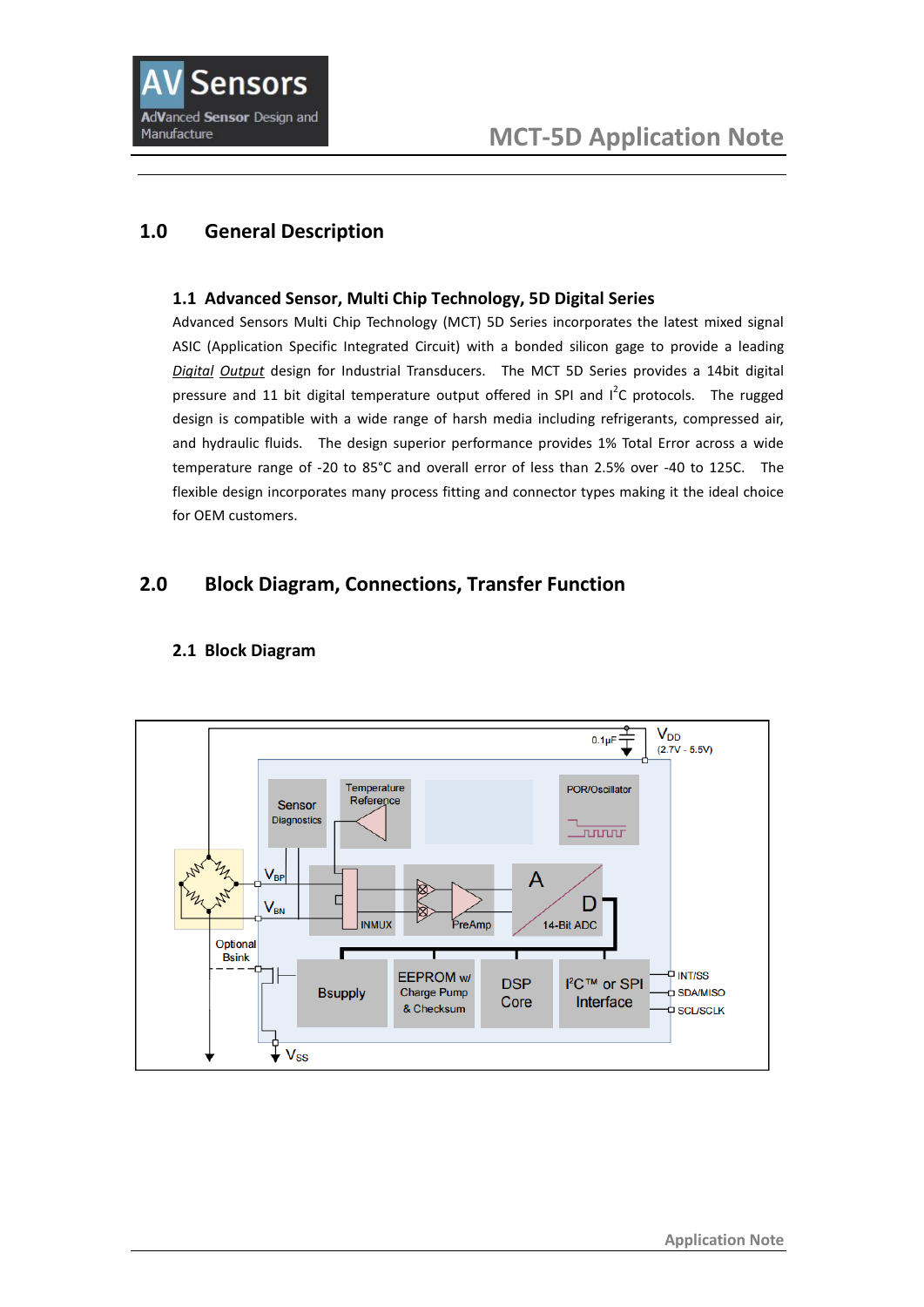



#### **2.2 Output Chart, Transfer Function, Pressure**

**2.2 Output Chart, Transfer Function, Temperature**



# **3.0 Digital Protocols, I2C**

#### **3.1 I2c Summary**

The I2C interface is a simple 8-bit protocol needing only two lines to communicate between a master and slave unit. The two wires, serial data (SDA) and serial clock (SCL), carry information between the devices connected to the bus. Each device is recognized by a unique address and can operate as either a transmitter or receiver, depending on the function of the device. In addition to transmitters and receivers, devices can also be considered as masters or slaves when performing data transfers. . A master is the device which initiates a data transfer on the bus and generates the clock signals to permit that transfer. At that time, any device addressed is considered a slave.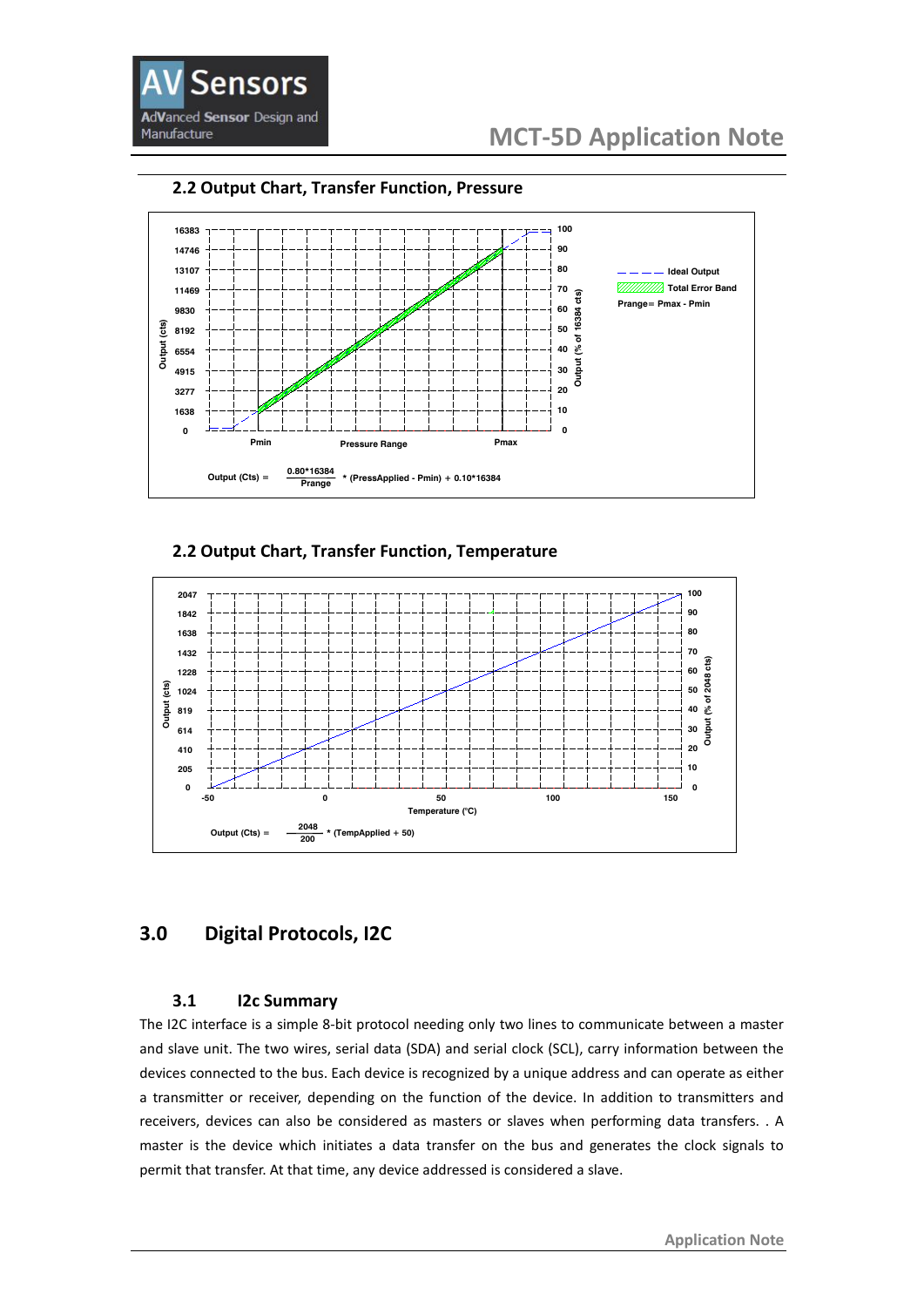

Both SDA and SCL are bidirectional lines, connected to a positive supply voltage via a pull-up resistor (see Figure 1). When the bus is free, both lines are HIGH. The output stages of devices connected to the bus must have an open-drain or open-collector to perform the wired-AND function. In most cases, 4.7kΩ is a reasonable choice. The capacitive loads on SDA and SCL line have to be the same. It is important to avoid asymmetric capacitive loads. Data on the I2C-bus can be transferred at rates of up to 100 kbit/s in the Standard-mode, up to 400 kbit/s in the Fast-mode. The number of interfaces connected to the bus is limited by the bus capacitance.



*Figure 1,I2C Interconnect with Pull Up Resistors*

#### **3.2 Start & Stop Conditions**

All transactions begin with a START (S) and can be terminated by a STOP (P),. A HIGH to LOW transition on the SDA line while SCL is HIGH defines a START condition. A LOW to HIGH transition on the SDA line while SCL is HIGH defines a STOP condition. (Figure 2)



 *Figure 2, Start & Stop Conditions*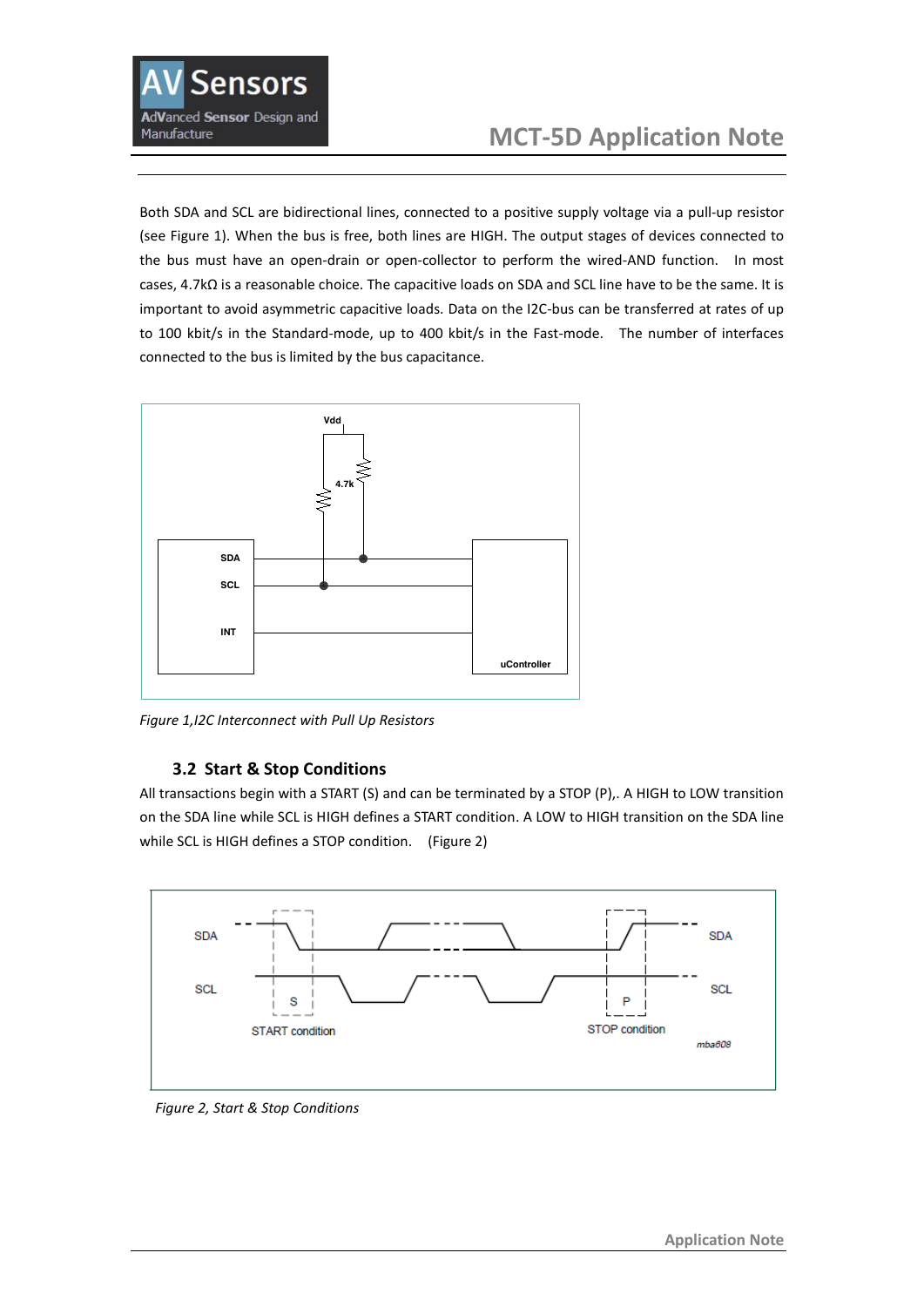

START and STOP conditions are always generated by the master. The bus is considered to be busy after the START condition. The bus is considered to be free again a certain time after the STOP condition..

#### **3.3 Byte Format**

Every byte put on the SDA line must be 8 bits long. The number of bytes that can be transmitted per transfer is unrestricted. Each byte has to be followed by an Acknowledge bit. Data is transferred with the Most Significant Bit (MSB) first, (Figure 3). If a slave cannot receive or transmit another complete byte of data until it has performed some other function, for example servicing an internal interrupt, it can hold the clock line SCL LOW to force the master into a wait state. Data transfer then continues when the slave is ready for another byte of data and releases clock line SCL.



 *Figure 3, Data Transfer Format*, Acknowledge

The acknowledge takes place after every byte. The acknowledge bit allows the receiver to signal the transmitter that the byte was successfully received and another byte may be sent. All clock pulses including the acknowledge, the 9th clock pulse, are generated by the master.

The Acknowledge signal is defined as follows: the transmitter releases the SDA line during the acknowledge clock pulse so the receiver can pull the SDA line LOW and it remains stable LOW during the HIGH period of this clock pulse. Set-up and hold times must also be taken into account.

When SDA remains HIGH during this 9th clock pulse, this is defined as the Not Acknowledge signal. The master can then generate either a STOP condition to abort the transfer, or a repeated START condition to start a new transfer.

#### **3.4 Slave Address, Read & Write Bit**

Data transfers follow the format shown below (Figure 4). After the START condition (S), a slave address is sent. This address is 7 bits long followed by an eighth bit which is a data direction bit (R/W)—a 'zero' indicates a transmission (WRITE), a 'one' indicates a request for data (READ). (Figure 5)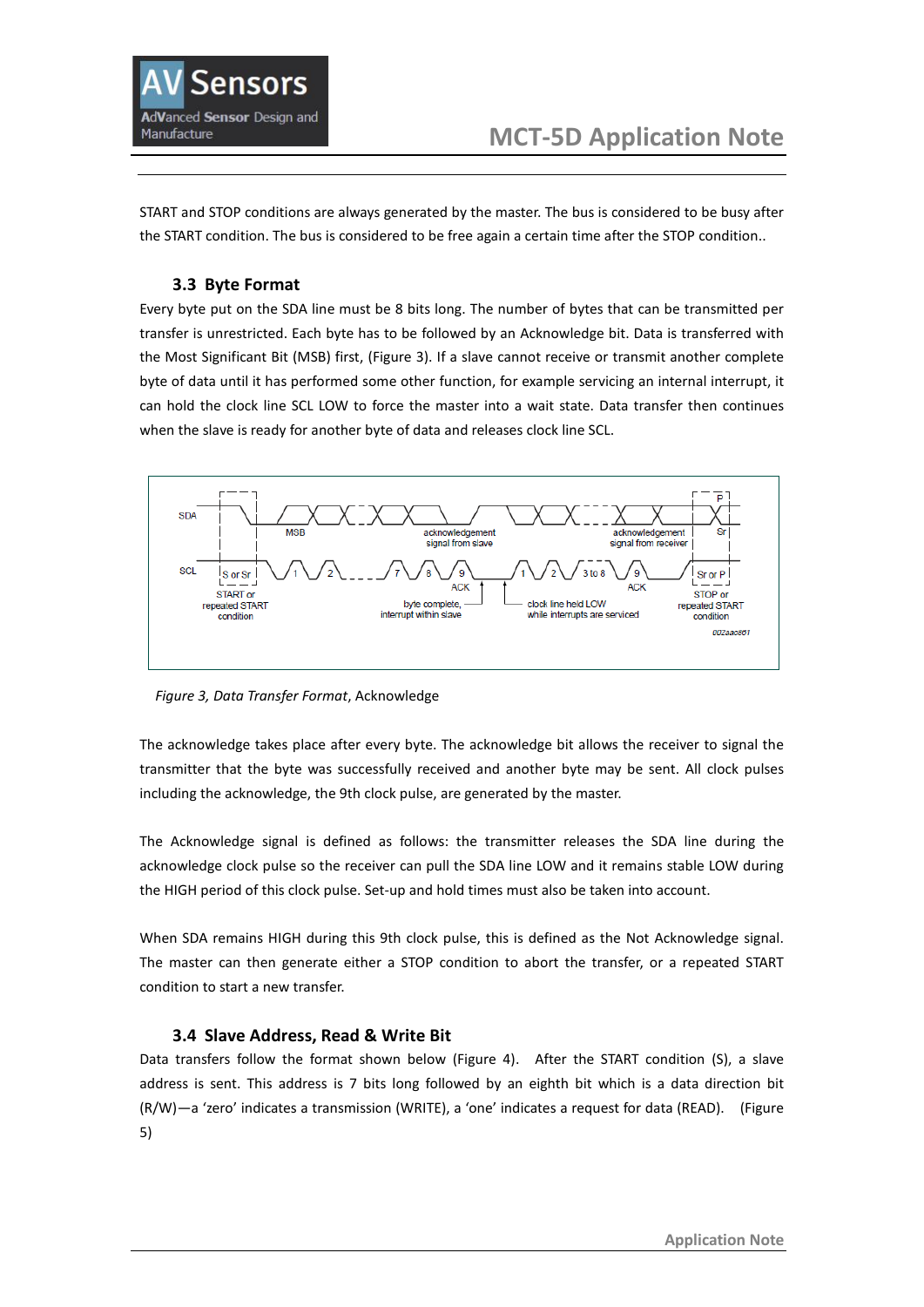



*Figure 4, Complete Data Transfer Format*



*Figure 5, The first START byte*

A data transfer is always terminated by a STOP condition (P) generated by the master. However, if a master still wishes to communicate on the bus, it can generate a repeated START condition (Sr) and address another slave without first generating a STOP condition. Various combinations of read/write formats are then possible within such a transfer.

#### **3.5 INT/SS Pin**

When programmed as an I2C device, the INT/SS pin operates as an interrupt. The INT/SS pin rises when new output data is ready and falls when the next I2C communication occurs. The INT/SS Pin can wire directly to the μController without pull up resistor.

#### **3.6 I2C Timing**

The timing diagram and table show minimum and maximum transition times for specific conditions. (See Figure 6)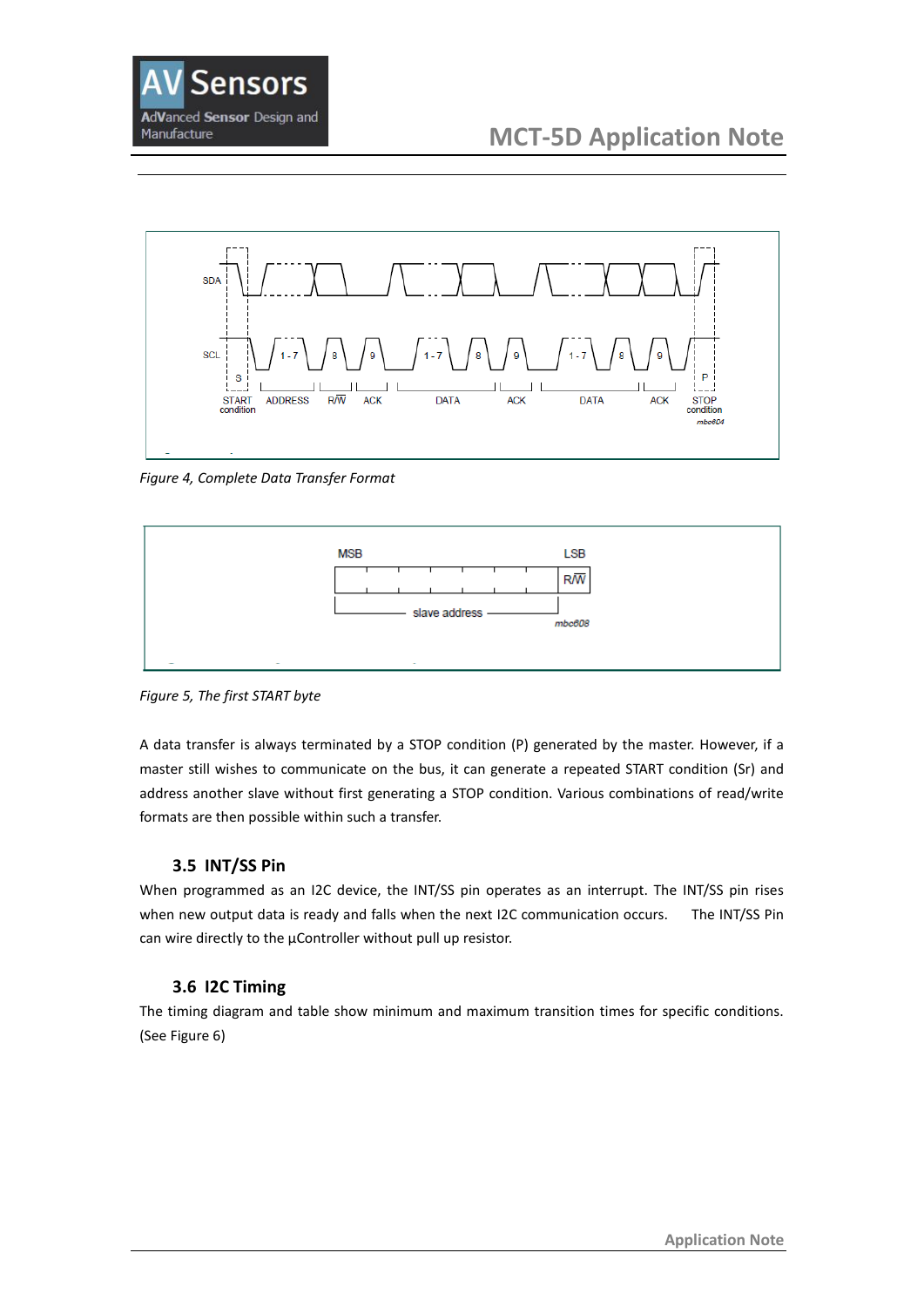

# **MCT-5D Application Note**

| <b>PARAMETER</b>                                                             | <b>SYMBOL</b>      | <b>MIN</b> | TYP | <b>MAX</b> | <b>UNITS</b> |
|------------------------------------------------------------------------------|--------------------|------------|-----|------------|--------------|
| <b>SCL clock frequency</b>                                                   | $f_{\rm SCL}$      | 100        |     | 400        | kHz          |
| Start condition hold time relative to SCL edge                               | t <sub>hdsta</sub> | 0.1        |     |            | μS           |
| Minimum SCL clock low width <sup>1)</sup>                                    | t <sub>LOW</sub>   | 0.6        |     |            | μS           |
| Minimum SCL clock high width 1)                                              | $t_{\text{HIGH}}$  | 0.6        |     |            | μS           |
| Start condition setup time relative to SCL edge                              | <b>I</b> SUSTA     | 0.1        |     |            | μS           |
| Data hold time on SDA relative to SCL edge                                   | t <sub>HDDAT</sub> | 0          |     |            | μS           |
| Data setup time on SDA relative to SCL edge                                  | t <sub>SUDAT</sub> | 0.1        |     |            | μS           |
| Stop condition setup time on SCL                                             | t <sub>susto</sub> | 0.1        |     |            | μS           |
| Bus free time between stop condition and start condition                     | $t_{\text{BUS}}$   | 2          |     |            | μS           |
| Combined low and high widths must equal or exceed minimum SCLK period.<br>1) |                    |            |     |            |              |



*Figure 6, Timing and Transition Time Table*

## *3.6 The Sensor Data Fetch Command Set*

The sensor has four I2C read commands: Read\_MR, Read\_DF2, Read\_DF3, and Read\_DF4. Figure 7, below show the structure of the measurement packet of the four I2C read commands.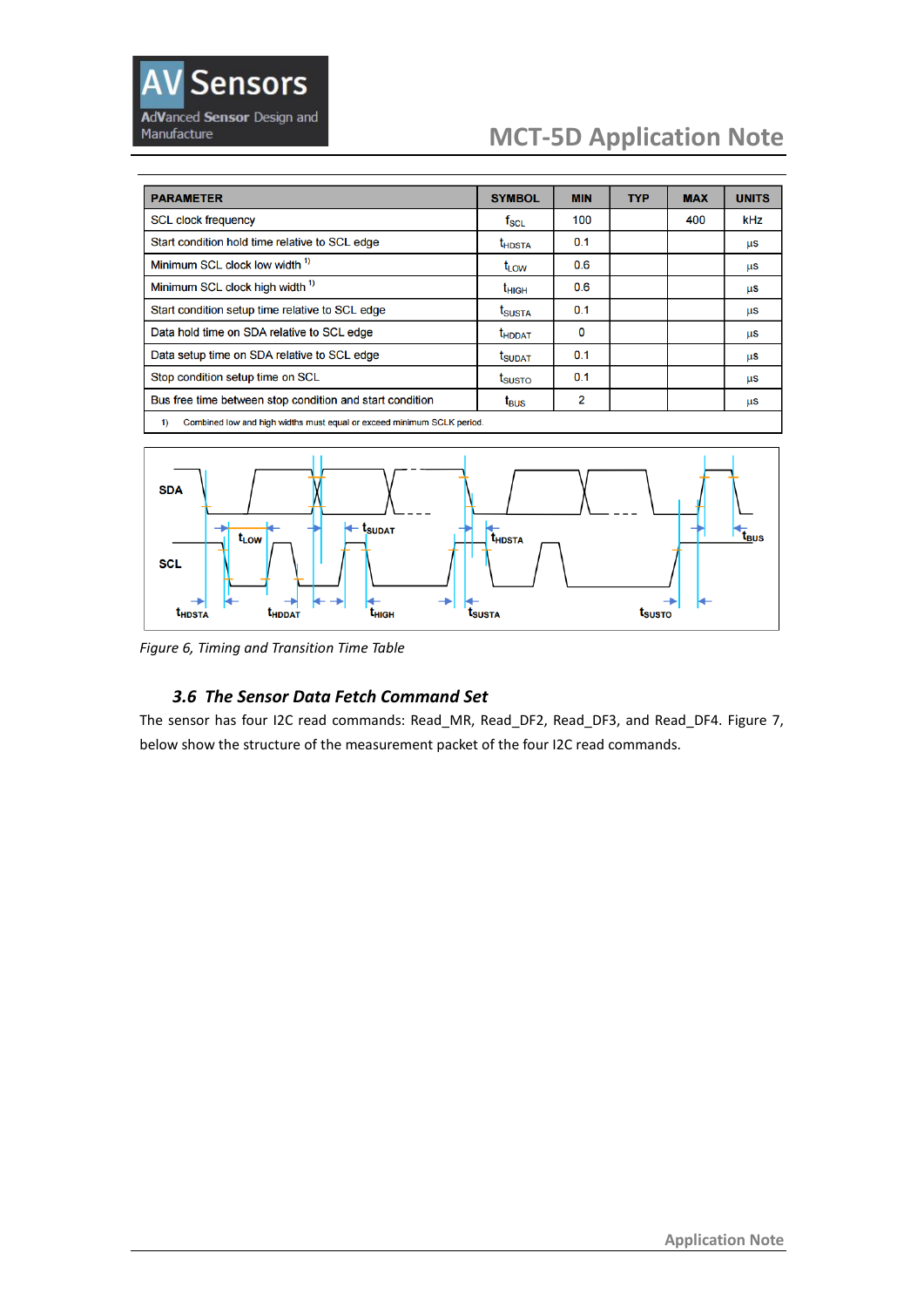



 *Figure 7, Complete Data Transfer Format*

For Data Fetch commands, the number of data bytes returned by the sensor, is determined when the master sends the NACK and stop condition. For the Read DF3 data fetch command, the sensor returns three bytes in response to the master sending the slave address and the READ bit (1): two bytes of bridge data with the two status bits as the MSBs and then 1 byte of temperature data (8-bit accuracy). After receiving the required number of data bytes, the master sends the NACK and stop condition to terminate the read operation. For the Read\_DF4 command, the master delays sending the NACK and continues reading an additional final byte to acquire the full corrected 11-bit temperature measurement. In this case, the last 5 bits of the final byte of the packet are undetermined and should be masked off in the application. The Read\_DF2 command is used if corrected temperature is not required. The master terminates the READ operation after the two bytes of bridge data.

The two status bits (Bit 15 and Bit 14) give an indication of stale or valid data depending on their value. A returned value of 00 indicate normal operation and a "Fresh" data packet" while a returned value of 10 indicates "Stale" data that has been already fetched".. Users that use "status bit" polling should select a frequency slower than 20% more than the update time. For the highest code efficiency, using the interrupt polling (INT/SS) is best.

#### *3.6 Status Bits*

Figure 8 below, summarizes the status bits conditions indicated by the 2 MSB(Bit(15:14) of the I2C data packet or SPI data packet of the bridge high byte data.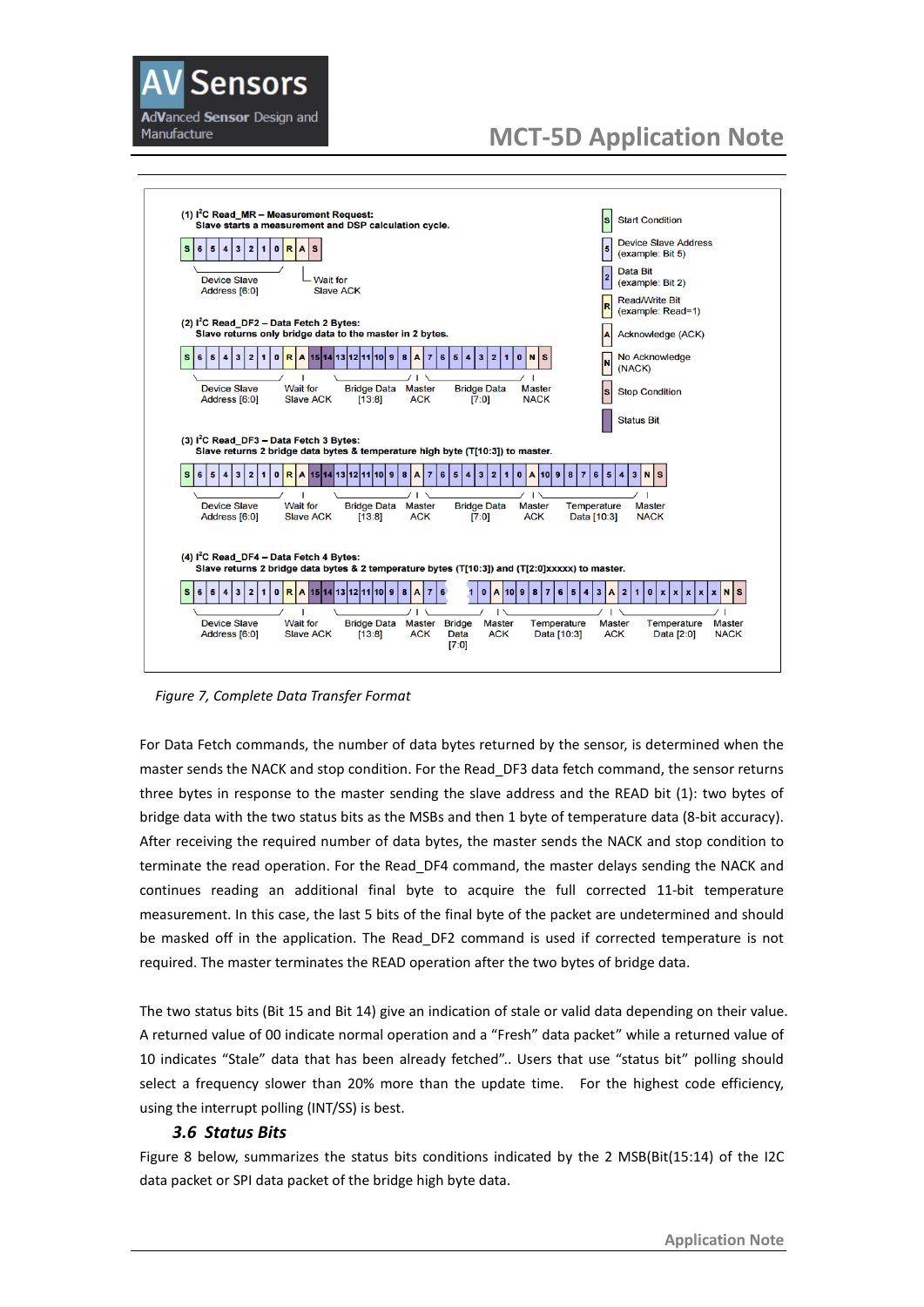| <b>Definition</b>                                                 | <b>Status Bits</b><br><b>Bits 15 and 14</b> |  |  |
|-------------------------------------------------------------------|---------------------------------------------|--|--|
| Normal Operation. Fresh Data<br>Packet                            | 00                                          |  |  |
| Reserved                                                          | 01                                          |  |  |
| Stale Data Data has been fetched<br>since last measurement cycle. | 10                                          |  |  |
| <b>Fault Detected</b>                                             |                                             |  |  |

*Figure 8, Status Bit Definition*

All faults are detected in the next measurement cycle and reported in the subsequent data fetch. Once a fault is reported, the status bits will not change unless both the cause of the fault is fixed and a power- on-reset is performed.

## *3.7 Exceptions from the original I2c Protocol*

There are three differences in the described above protocol compared with original I2C protocol:

1. Sending a start-stop condition without any transitions on the SCL line (no clock pulses in between) creates a communication error for the next communication, even if the next start condition is correct and the clock pulse is applied. An additional start condition must be sent, which results in restoration of proper communication.

2. The restart condition – a falling SDA edge during data transmission when the SCL clock line is still high – creates the same situation. The next communication fails, and an additional start condition must be sent for correct communication.

3. A falling SDA edge is not allowed between the start condition and the first rising SCL edge. If using an I2C address with the first bit 0, SDA must be held down from the start condition through the first bit.

# **4.0 Digital Protocols, SPI**

#### *4.1 SPI Summary*

SPI™ (Serial Peripheral Interface, introduced by Motorola) is a standard serial four wire synchronous data bus that can operate in full duplex. Devices communicate in master/slave mode with a single master initiating data frames. Multiple slave devices are allowed with individual slave select lines.

SPI specifies four signals: clock (SCLK); master data output, slave data input (MOSI); master data input, slave data output (MISO); and slave select (ÇSS). SCLK is generated by the master and input to all slaves. MOSI carries data from master to slave. MISO carries data from slave back to master. A slave device is selected when the master asserts its ÇSS signal.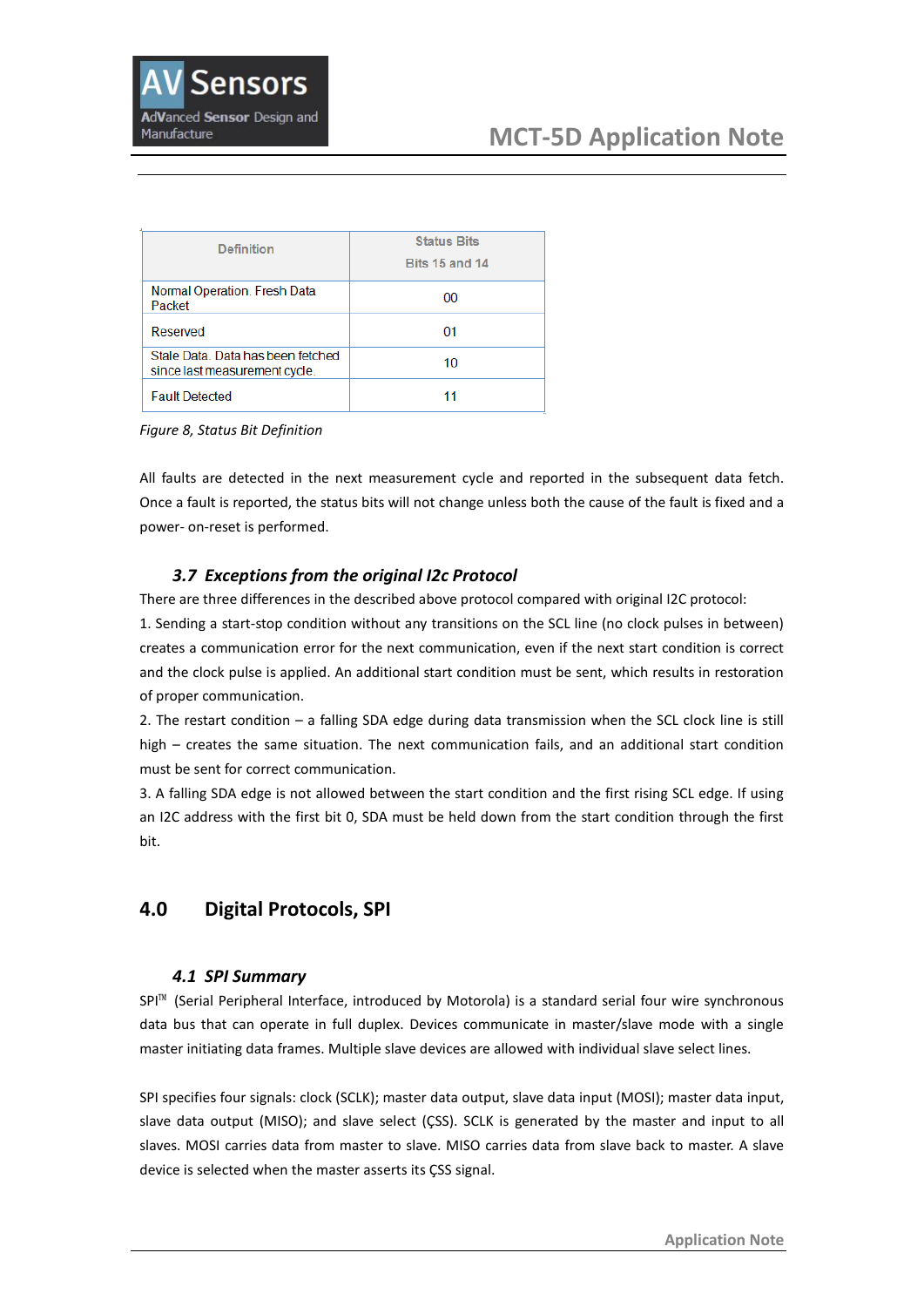



*Figure 9, SPI Single Master, Half Duplex*

Devices communicate using a master/slave relationship, in which the master initiates the data frame. When the master generates a clock and selects a slave device, data may be transferred in either or both directions simultaneously. In the implementation to the sensor, SPI is available only as half duplex or Read Only from the MCT Sensor. (See Figure 9)

#### *4.1 SPI Read Operation*

The MCT sensor's interface is programmed for falling edge MISO changes.

#### *4.2 SPI Read Data Fetch*

The SPI interface will have data change after the falling edge of SCLK. The master should sample MISO on the rise of SCLK. The entire output packet is 4 bytes (32 bits). The high bridge data byte comes first, followed by the low bridge data byte. Then 11 bits of corrected temperature (T[10:0]) are sent: first the T[10:3] byte and then the {T[2:0],xxxxx} byte. The last 5 bits of the final byte are undetermined and should be masked off in the application. If the user only requires the corrected bridge value, the read can be terminated after the 2nd byte. If the corrected temperature is also required but only at an 8-bit resolution, the read can be terminated after the 3rd byte is read. (See Figure 10)



*Figure 10, SPI Output Packet with Falling Edge SPI\_Polarity*